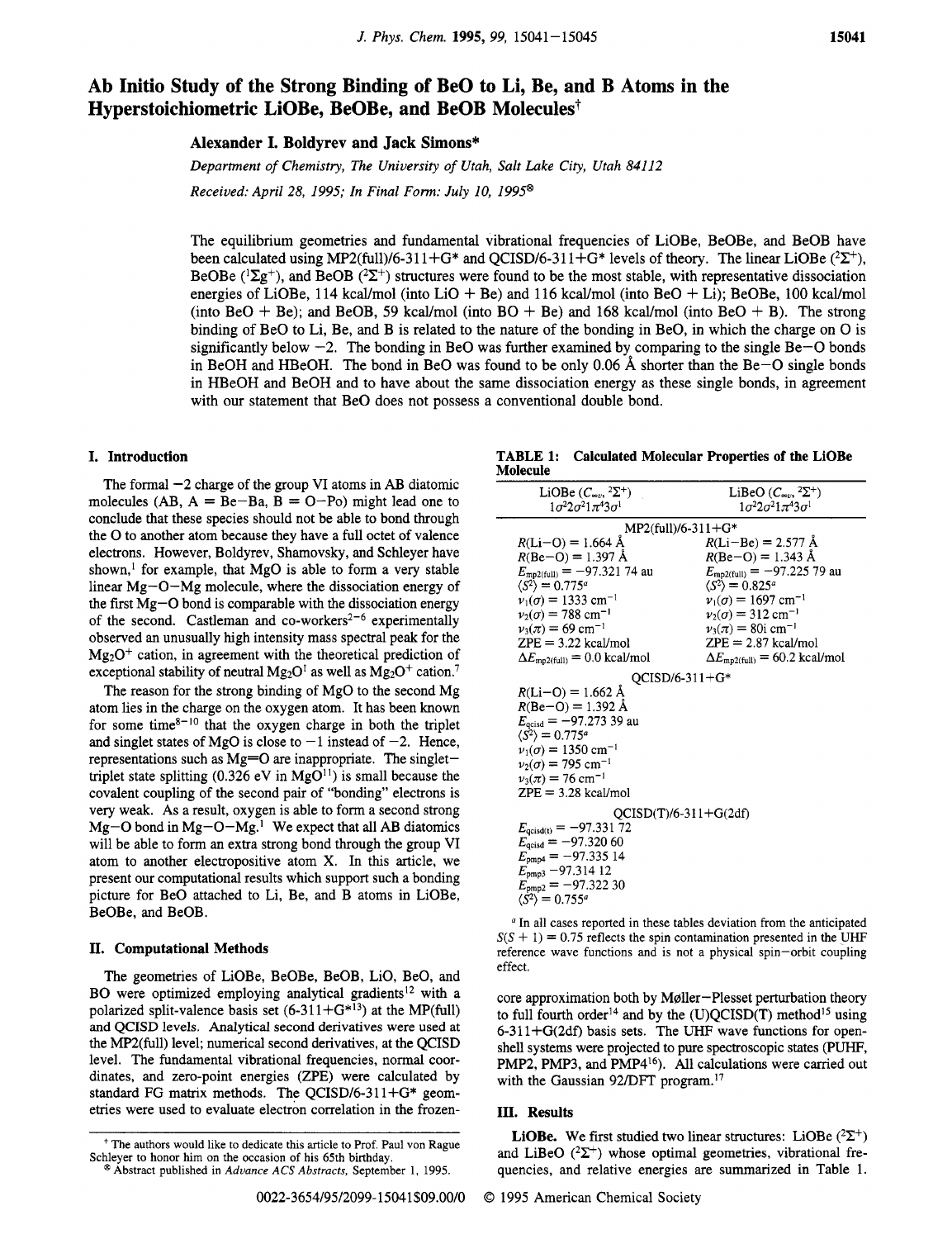#### **TABLE 2: Calculated Molecular Properties of the BeOBe Molecule**

| BeOBe $(D_{\infty h}, {}^{1}\Sigma_{g}^{+})$<br>$1\sigma_{\rm g}^2 1\sigma_{\rm u}^2 1\pi_{\rm u}^4 2\sigma_{\rm g}^2$ | BeOBe $(D_{\infty h}, {}^3\Sigma_u{}^+)$<br>$1\sigma_{\rm g}^2 1\sigma_{\rm u}^2 1\pi_{\rm u}^4 2\sigma_{\rm g}^1 2\sigma_{\rm u}^1$ | Be <sub>2</sub> O $(C_{2\nu}$ , <sup>1</sup> A <sub>1</sub> )<br>$1a_1^21b_2^22a_1^21b_1^23a_1^2$ |
|------------------------------------------------------------------------------------------------------------------------|--------------------------------------------------------------------------------------------------------------------------------------|---------------------------------------------------------------------------------------------------|
|                                                                                                                        | $MP2$ (full)/6-311+G*                                                                                                                |                                                                                                   |
| $R(Be-O) = 1.428$ Å                                                                                                    | $R(Be-O) = 1.420 \text{ Å}$                                                                                                          | $R(Be - Be) = 2.026 \text{ Å}$                                                                    |
| $E_{\text{mp2(full)}} = 104.47581 \text{ au}$                                                                          | $E_{\text{mp2(full)}} = -104.50346 \text{ au}$                                                                                       | $R(Be-O) = 1.439 \text{ Å}$                                                                       |
|                                                                                                                        | $\langle S^2 \rangle = 2.004$                                                                                                        | $E_{\text{mp2(full)}} = -104.47968$                                                               |
| $v_1(\sigma_{\rm g}) = 974$ cm <sup>-1</sup>                                                                           | $v_1(\sigma_{\rm s}) = 1007$ cm <sup>-1</sup>                                                                                        | $v_1(a_1) = 1170$ cm <sup>-1</sup>                                                                |
|                                                                                                                        |                                                                                                                                      |                                                                                                   |
| $v_2(\sigma_{\rm u}) = 1452 \text{ cm}^{-1}$                                                                           | $v_2(\sigma_{\rm u}) = 1393 \text{ cm}^{-1}$                                                                                         | $v_2(a_1) = 375$ cm <sup>-1</sup>                                                                 |
| $v_3(\pi_0) = 112$ cm <sup>-1</sup>                                                                                    | $v_3(\pi_{\rm u}) = 91$ cm <sup>-1</sup>                                                                                             | $v_3(b_2) = 1087$ cm <sup>-1</sup>                                                                |
| $ZPE = 3.79$ kcal/mol                                                                                                  | $ZPE = 3.69$ kcal/mol                                                                                                                | $ZPE = 3.76$ kcal/mol                                                                             |
| $\Delta E_{\text{mp2(full)}} = 17.3 \text{ kcal/mol}$                                                                  | $\Delta E_{\text{mp2(full)}} = 0.0 \text{ kcal/mol}$                                                                                 | $\Delta E_{\text{mp2(full)}} = 14.9 \text{ kcal/mol}$                                             |
|                                                                                                                        | $OCISD/6-311+G*$                                                                                                                     |                                                                                                   |
| $R(Be-O) = 1.417 \text{ Å}$                                                                                            | $R(Be-O) = 1.417 \text{ Å}$                                                                                                          |                                                                                                   |
| $E_{\text{acisd}}$ = 104.450 12 au                                                                                     | $E_{\text{qcisd}} = -104.456 42 \text{ au}$                                                                                          | geometry optimization                                                                             |
|                                                                                                                        | $\langle S^2 \rangle = 2.004$                                                                                                        | started from MP2(full)/                                                                           |
| $v_1(\sigma_{\rm e}) = 1018 \text{ cm}^{-1}$                                                                           | $v_1(\sigma_{\rm s}) = 1017$ cm <sup>-1</sup>                                                                                        | $6-311+G*$ geometry                                                                               |
| $v_2(\sigma_u) = 1436$ cm <sup>-1</sup>                                                                                | $v_2(\sigma_{\rm u}) = 1404 \text{ cm}^{-1}$                                                                                         | leads to the BeOBe                                                                                |
| $v_3(\pi_{\rm u}) = 43$ cm <sup>-1</sup>                                                                               | $v_3(\pi_{\rm u}) = 84$ cm <sup>-1</sup>                                                                                             | $(D_{\infty h}, \,^1\Sigma_g{}^+)$ structure                                                      |
| $ZPE = 3.63$ kcal/mol                                                                                                  | $ZPE = 3.70$ kcal/mol                                                                                                                |                                                                                                   |
| $\Delta E_{\text{qcisd}}$ = 4.0 kcal/mol                                                                               | $\Delta E_{\text{qcisd}} = 0.0 \text{ kcal/mol}$                                                                                     |                                                                                                   |
|                                                                                                                        |                                                                                                                                      |                                                                                                   |
|                                                                                                                        | $QCISD(T)/6-311+G(2df)$                                                                                                              |                                                                                                   |
| $E_{\text{qcisd(t)}} = -104.52494$                                                                                     | $E_{\text{qcisd(t)}} = -104.51891$                                                                                                   |                                                                                                   |
| $E_{\text{qcisd}} = -104.50116$                                                                                        | $E_{\text{acisd}} = -104.50821$                                                                                                      |                                                                                                   |
| $E_{\text{pmp4}} = -104.52810$                                                                                         | $E_{\text{pmp4}} = -104.52053$                                                                                                       |                                                                                                   |
| $E_{\text{pmp3}} = -104.48919$                                                                                         | $E_{\text{pmp3}} = -104.50341$                                                                                                       |                                                                                                   |
| $E_{\text{pmp2}} = -114.47963$                                                                                         | $E_{\text{om2}} = -104.50630$                                                                                                        |                                                                                                   |
| $\Delta E_{\text{pmp4}}$ = 0.0 kcal/mol                                                                                | $\Delta E_{\text{pmp4}}$ = 4.7 kcal/mol                                                                                              |                                                                                                   |
| $\Delta E_{\text{acisd(t)}} = 0.0 \text{ kcal/mol}$                                                                    | $\Delta E_{\text{acisdf}} = 3.8 \text{ kcal/mol}$                                                                                    |                                                                                                   |
|                                                                                                                        |                                                                                                                                      |                                                                                                   |
| BeBeO $(C_{\infty}$ , $^1\Sigma^+)$                                                                                    | BeBeO $(C_{\infty}^{\bullet}, {}^3\Sigma^+)$                                                                                         | BeBeO $(C_{\infty\nu}, {}^3\Sigma^-)$                                                             |
| $1\sigma^2 2\sigma^2 3\sigma^2 1\pi^4$                                                                                 | $1\sigma^2 2\sigma^2 3\sigma^1 1\pi^4 4\sigma^1$                                                                                     | $1\sigma^2 2\sigma^2 1\pi^4 2\pi^2$                                                               |
|                                                                                                                        | $MP2$ (full)/6-311+G*                                                                                                                |                                                                                                   |
| $R(Be-O) = 1.359 \text{ Å}$                                                                                            | $R(Be-O) = 1.329 \text{ Å}$                                                                                                          | $R(Be-Be) = 1.903 \text{ Å}$                                                                      |
| $R(Be - Be) = 2.098 \text{ Å}$                                                                                         | $R(Be - Be) = 2.423$                                                                                                                 | $R(Be-O) = 1.438 \text{ Å}$                                                                       |
| $E_{\text{mp2(full)}} = -104.384 03 \text{ au}$                                                                        | $E_{\text{mp2(full)}} = -104.31233 \text{ au}$                                                                                       | $E_{\text{mp2(full)}} = -104.14643$                                                               |
|                                                                                                                        | $\langle S^2 \rangle = 2.092$                                                                                                        | $\langle S^2 \rangle = 3.003$                                                                     |
| $v_1(\sigma) = 1430 \text{ cm}^{-1}$                                                                                   |                                                                                                                                      |                                                                                                   |
| $v_2(\sigma) = 416$ cm <sup>-1</sup>                                                                                   |                                                                                                                                      |                                                                                                   |
| $v_3(\pi) = 84$ cm <sup>-1</sup>                                                                                       |                                                                                                                                      |                                                                                                   |
| $ZPE = 2.88$ kcal/mol                                                                                                  |                                                                                                                                      |                                                                                                   |
| $\Delta E_{\text{mp2(full)}}$ = 74.9 kcal/mol                                                                          | $\Delta E_{\text{mp2(full)}} = 119.9 \text{ kcal/mol}$                                                                               | $\Delta E_{\text{mp2(full)}}$ = 224.0 kcal/mol                                                    |
|                                                                                                                        |                                                                                                                                      |                                                                                                   |

LiOBe  $(^{2}\Sigma^{+})$  was found to be the global minimum. The linear LiBeO  $(^{2}\Sigma^{+})$  structure has two imaginary frequencies (of  $\pi$ symmetry) and is a saddle point for rotation of Li around BeO, about 60 kcal/mol (at MP2(full)/6-311+ $G^*$ ) less stable than the LiOBe structure; hence such internal rotation is not accessible at moderate temperatures.

The LiOBe molecule is found to be very stable wtih respect to dissociation:  $D_0 = 114$  (118) kcal/mol for dissociation of LiOBe into LiO + Be and  $D_0 = 95 (90)$  kcal/mol for breaking into BeO + Li at QCISD(T)/6-311+G(2df) (data in parentheses are given for the PMP4/6-311+ $G(2df)$  level). The second dissociation energy could be questionable, because it is known that the  ${}^{1}\Sigma^{+}$  state of BeO is not well represented by a single reference configuration.<sup>18</sup> To test this, we calculated this  $D_0$ employing the procedure of Langhoff et al.<sup>10</sup> The triplet  ${}^{3}\Pi_{i}$ Be0 state is reasonably well represented by a single configuration, and therefore we calculated  $D_0$  for LiOBe breaking into BeO  $({}^{3}\Pi_{i})$  + Li and then reduced the energy by the experimental  ${}^{3}\Pi_{i}$   $\leftarrow$  X<sup>1</sup> $\Sigma^{+}$  BeO energy separation (24.5 kcal/mol<sup>19</sup>). The resulting dissociation energy is 92 kcal/mol at the QCISD(T)/  $6-311+G(2df)$  level, which is very close to the directly calculated dissociation energy  $D_0 = 95$  kcal/mol reported above. The dissociation energy of  $LiOBe$  into  $BeO + Li$  is comparable to the dissociation energy  $D_0 = 80.5$  kcal/mol<sup>20</sup> of LiO, again supporting the assumption that the oxygen atom in BeO has a charge closer to  $-1$  than to  $-2$ .

**BeOBe.** We considered six structures of Be<sub>2</sub>O at the MP2- $(full)/6-311+G*$  level: BeOBe  $(D_{\infty h}, {}^{1}\Sigma g^{+})$ , BeOBe  $(D_{\infty h}, {}^{3}\Sigma_{u}^{+})$ ,  $Be_2O$  ( $C_{2\nu}$ , <sup>1</sup>A<sub>1</sub>), BeBeO ( $C_{\infty\nu}$ , <sup>1</sup> $\Sigma^+$ ), BeBeO ( $C_{\infty\nu}$ , <sup>3</sup> $\Sigma^+$ ), and BeBeO  $(C_{\infty, v}, {}^{3}\Sigma^{-})$ . Their optimal geometries, vibrational frequencies, and relative energies are presented in Table 2. The first three structures were found to be substantially more stable than the others and were selected for further examination at the QCISD/6-311+G\* level. While BeOBe  $(D_{\infty h}$ , <sup>1</sup> $\Sigma g^+$ ), BeOBe  $(D_{\infty h}$ ,  ${}^3\Sigma_u{}^+$ ), and Be<sub>2</sub>O ( $C_{2v}$ , <sup>1</sup>A<sub>1</sub>) were found to be stable minima at the MP2(full)/6-311+G\* level, Be<sub>2</sub>O  $(C_{2\nu}$ , <sup>1</sup>A<sub>1</sub>) was found to be unstable and to collapse to BeOBe  $(D_{\infty h}, \ {}^{1}\Sigma g^{+})$  upon optimization at the QCISD/6-3ll+G\* level (see Table *2).* 

At our highest level of theory, the linear singlet BeOBe structure is more stable (by 4 kcal/mol, Table 2) than the triplet and is similar to the structure found for the MgOMg molecule.' Since the singlet state of BeOBe requires a multiconfiguration representation, we cannot predict with certainty which of the two spin states is the more stable. We calculated the dissociation energy  $D_0$  for the triplet state of BeOBe  $(D_{\infty h}$ ,  ${}^3\Sigma_0^+$ ) into BeO  $(^{3}\Pi_{i})$  + Be (<sup>1</sup>S) to be 117 kcal/mol at the QCISD(T)/6-311+G-(2df)+ZPE level. While the singlet state of BeOBe requires multiconfigurational descriptions, only small singlet-triplet splitting is expected in this molecule. Hence, the dissociation energy of the triplet state should be a reasonable estimate for the dissociation energy of Be<sub>2</sub>O ( $D_{\infty h}$ , <sup>1</sup> $\Sigma$ g<sup>+</sup>) as well. The  $D_0$ of Be<sub>2</sub>O ( $D_{\infty h}$ , <sup>1</sup> $\Sigma g$ <sup>+</sup>) was also estimated using the total energies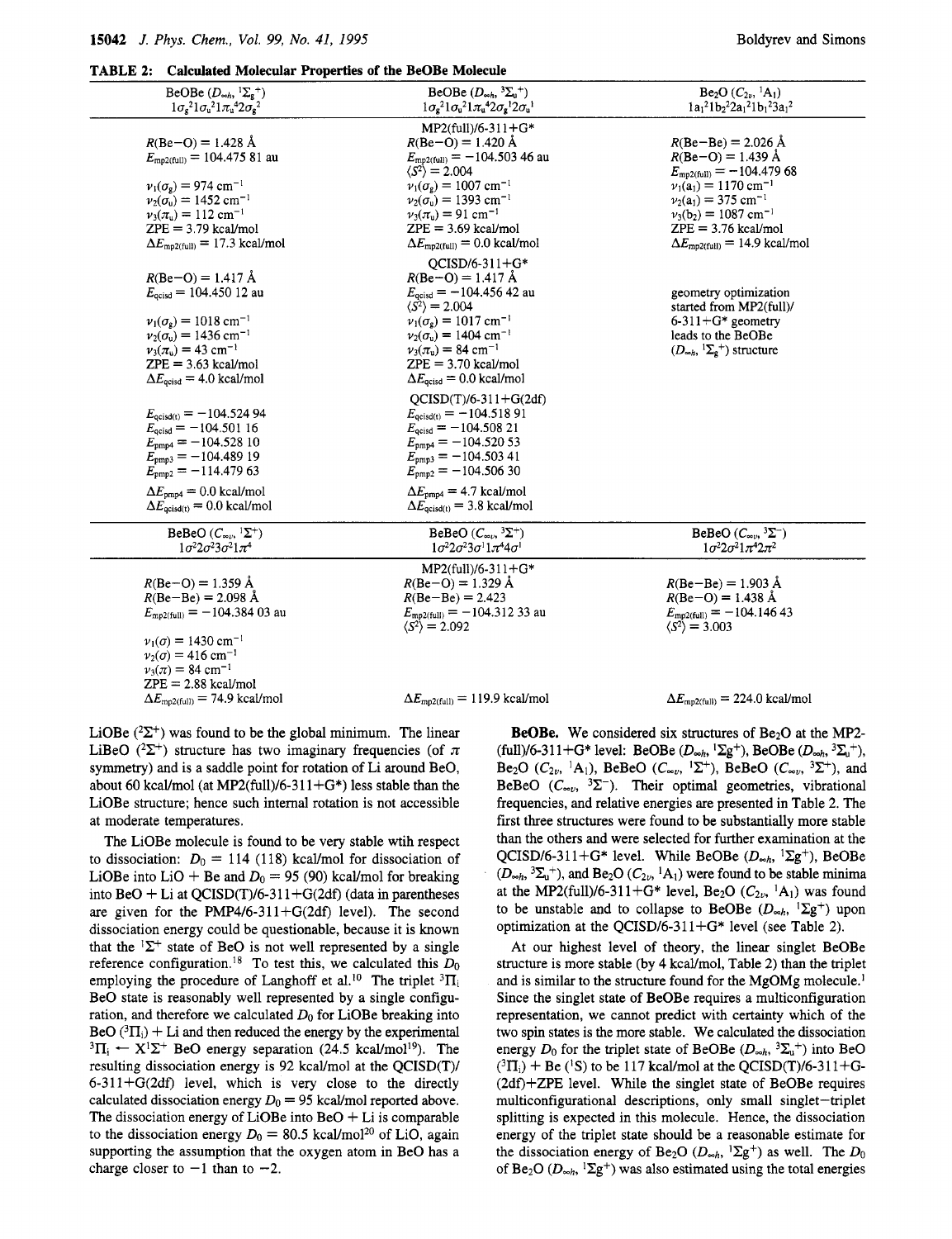## **TABLE 3: Calculated Molecular Properties of the BeOB Molecule**

| BeOB $(C_{\infty}^{\bullet}, 2\Sigma^+)$<br>$1\sigma^2 2\sigma^2 1\pi^4 3\sigma^2 4\sigma^1$ | BeOB TS $(C_n, 2A')$<br>$1a'^22a'^23a'^21a''^24a'^25a'^1$ | BeBO $(C_{\infty}^{\circ}, 2\Sigma^+)$<br>$1\sigma^2 2\sigma^2 1\pi^4 3\sigma^2 4\sigma^1$ |
|----------------------------------------------------------------------------------------------|-----------------------------------------------------------|--------------------------------------------------------------------------------------------|
|                                                                                              | $MP2$ (full)/6-311+G*                                     |                                                                                            |
| $R(Be-O) = 1.452 \text{ Å}$                                                                  | $R(Be-O) = 2.054$ Å                                       | $R(Be-B) = 1.866 \text{ Å}$                                                                |
| $R(B-O) = 1.293$ Å                                                                           | $R(B-O) = 1.234 \text{ Å}$                                | $R(B-O) = 1.217 \text{ Å}$                                                                 |
| $E_{\text{mp2(full)}} = -114.54850 \text{ au}$                                               | $R(Be-B) = 1.815 \text{ Å}$                               | $E_{\text{mp2(full)}} = -114.55362 \text{ au}$                                             |
| $\langle S^2 \rangle = 0.751$                                                                | $E_{\text{mp2(full)}} = -114.51802 \text{ au}$            | $\langle S^2 \rangle = 0.752$                                                              |
| $v_1(\sigma) = 1522$ cm <sup>-1</sup>                                                        | $\langle S^2 \rangle = 0.781$                             | $v_1(\sigma) = 1913$ cm <sup>-1</sup>                                                      |
| $v_2(\sigma) = 991$ cm <sup>-1</sup>                                                         | $v_1(a') = 1823$ cm <sup>-1</sup>                         | $v_2(\sigma) = 670 \text{ cm}^{-1}$                                                        |
| $v_3(\pi) = 60$ cm <sup>-1</sup>                                                             | $v_2(a') = 814$ cm <sup>-1</sup>                          | $v_3(\pi) = 287$ cm <sup>-1</sup>                                                          |
| $ZPE = 3.76$ kcal/mol                                                                        | $v_3(a') = 282i$ cm <sup>-1</sup>                         | $ZPE = 4.51$ kcal/mol                                                                      |
| $\Delta E_{\text{mp2(full)}} = 3.2 \text{ kcal/mol}$                                         | $ZPE = 3.77$ kcal/mol                                     | $\Delta E_{\text{mp2(full)}} = 0.0 \text{ kcal/mol}$                                       |
|                                                                                              | $\Delta E_{\text{mp2(full)}} = 22.3 \text{ kcal/mol}$     |                                                                                            |
|                                                                                              | $OCISD/6-311+G*$                                          |                                                                                            |
| $R(Be-O) = 1.446$ Å                                                                          |                                                           | $R(Be-B) = 1.872 \text{ Å}$                                                                |
| $R(B-O) = 1.297 \text{ Å}$                                                                   |                                                           | $R(B-O) = 1.213 \text{ Å}$                                                                 |
| $E_{\text{qcisd}} = -114.51228$ au                                                           |                                                           | $E_{\text{qcisd}} = -114.51117$ au                                                         |
| $\langle S^2 \rangle = 0.751$                                                                |                                                           | $\langle S^2 \rangle = 0.752$                                                              |
| $v_1(\sigma) = 1512$ cm <sup>-1</sup>                                                        |                                                           | $v_1(\sigma) = 1937$ cm <sup>-1</sup>                                                      |
| $v_2(\sigma) = 1005$ cm <sup>-1</sup>                                                        |                                                           | $v_2(\sigma) = 663$ cm <sup>-1</sup>                                                       |
| $v_3(\pi) = 51$ cm <sup>-1</sup>                                                             |                                                           | $v_3(\pi)$ 288 cm <sup>-1</sup>                                                            |
| $ZPE = 3.74$ kcal/mol                                                                        |                                                           | $ZPE = 4.54$ kcal/mol                                                                      |
| $\Delta E_{\text{qcisd}} = 0.0 \text{ kcal/mol}$                                             |                                                           | $\Delta E_{\text{qcisd}} = 0.7 \text{ kcal/mol}$                                           |
|                                                                                              | $QCISD(T)/6-311+G(2df)$                                   |                                                                                            |
| $E_{\text{qcisd}(t)} = 114.58015$                                                            |                                                           | $E_{\text{qcisd(t)}} = -114.57431$                                                         |
| $E_{\text{qcisd}} = -114.56693$                                                              |                                                           | $E_{\text{qcisd}} = -114.55919$                                                            |
| $E_{\text{pmp4}} = -114.57980$                                                               |                                                           | $E_{\text{pmp4}} = -114.57831$                                                             |
| $E_{\text{pmp3}} = -114.55961$                                                               |                                                           | $E_{\text{pmp3}} = -114.549 07$                                                            |
| $E_{\text{pmp2}} = -114.55366$                                                               |                                                           | $E_{\text{pmp2}} = -114.55243$                                                             |
| $\langle S^2 \rangle = 0.751$                                                                |                                                           | $\langle S^2 \rangle = 0.752$                                                              |
| $\Delta E_{\text{omod}} = 0.0$ kcal/mol                                                      |                                                           | $\Delta E_{\text{pmp4}}$ = 0.9 kcal/mol                                                    |
| $\Delta E_{\text{acisdft}} = 0.0 \text{ kcal/mol}$                                           |                                                           | $\Delta E_{\text{qcisd(t)}} = 3.7 \text{ kcal/mol}$                                        |

of BeO  $(^1\Sigma^+)$ , obtained as a sum of total energy of BeO  $(^3\Pi_i)$ and the experimental energy separation  ${}^{3}\Pi_{i} \leftarrow {}^{1}\Sigma^{+}$  (24.5 kcal/ mol<sup>19</sup>), and the calculated total energies of BeOBe  $(D_{\infty h}, {}^{1}\Sigma g^{+})$ and of BeO  $({}^{1}\Sigma^{+})$  + Be  $({}^{1}S)$ . The  $D_0$  of Be<sub>2</sub>O  $({}^{1}\Sigma g^{+})$ , 97 and 100 kcal/mol, respectively, obtained in these ways are very close, so we suggest that  $D_0(BeO-Be)$  for BeO  $(^1\Sigma^+)$  + Be is  $100 \pm 10$  kcal/mol. This value is very close to the experimental dissociation energy  $D_0 = 106$  kcal/mol<sup>20</sup> of BeO  $(^1\Sigma^+)$ , again consistent with the expectation based on the assumption of the oxygen atomic charge being about  $-1$  in BeO.

**BeOB.** Two linear BeOB  $(^{2}\Sigma^{+})$  and BeBO  $(^{2}\Sigma^{+})$  structures were found to be minima (see Table 3). The relative energies of these two structures are very sensitive to the basis sets and theoretical methods used. However, at our highest theoretical level (OCISD(T)/6-311+G(2df)), the BeOB  $(^{2}\Sigma^{+})$  structure is the global minimum and the BeBO  $(^{2}\Sigma^{+})$  structure is a local minimum. The energy difference between these two structures is about 4 kcal/mol (Table 3). The saddle point structure  $(C_s,$ 2A') on the intramolecular rearrangement of BeOB into BeBO is 23 kcal/mol (at MP2(full)/6-311+ $G^*$  level) above the former, which makes this rearrangement difficult at moderate temperature.

Both isomers are very stable toward dissociation. The two lowest dissociation pathways for BeOB  $(^{2}\Sigma^{+})$  into BeO  $(^{1}\Sigma^{+})$  $+$  B (<sup>2</sup>P) and into BO (<sup>2</sup> $\Sigma$ <sup>+</sup>)  $+$  Be (<sup>1</sup>S) have been examined. The dissociation energy for the first channel was computed employing the procedure of Langhoff et al.<sup>10</sup> as well as by direct calculation of the reactants and products. In the former approach, the total energy of BeO  $(^{1}\Sigma^{+})$  was calculated as described above for the dissociation energy of LiBeO and BeOBe. The resulting  $D_0$  is 144 kcal/mol at the QCISD(T)/6- $311 + G(2df) + ZPE$  level. In comparison, the difference between the total energies of BeOB  $(^{2}\Sigma^{+})$  and the sum of BeO  $(^{1}\Sigma^{+})$ and B (<sup>2</sup>P) energies gives 147 kcal/mol at the same level. Again agreement between these two methods is excellent. The energy for the BO  $(^{2}\Sigma^{+})$  + Be  $(^{1}S)$  pathway, 59 kcal/mol (at the  $QCISD(T)/6-311+G(2df)+ZPE$  level), is substantially less than that for the B  $(^{2}P)$  + BeO  $(^{1}\Sigma^{+})$  channel. Again the calculated dissociation energy of BeOB into BeO + B  $(D_0 = 147 \text{ kcal/}$ mol) may be compared with the dissociation energy of the BO molecule,  $D_0 = 191$  kcal/mol.<sup>20</sup>

## **IV. Comparing the Be0 "Double" Bond with Be0 Single Bonds**

It is known that a double bond is usually shorter that the corresponding single bond by ca. 0.2 Å  $(R(C=C) = 1.337$  Å in  $C_2H_4$  vs  $R(C-C) = 1.536$  Å in  $C_2H_6$ <sup>21</sup> and is considerably stronger ( $D(C=C) = 167.4$  kcal/mol in C<sub>2</sub>H<sub>4</sub> vs  $D(C-C) =$ 83.9 kcal/mol in  $C_2H_6$ <sup>21</sup> Let us compare the energy and the bond length of the "double" Be=O bond in BeO with the single Be-0 bonds in BeOH and HBeOH. Results of our calculations for BeOH, HBeO, and HBeOH are presented in Tables 4 and 5. While HBeO is a true minimum on the potential energy surface, this isomer is substantially higher in energy (by 63.6 kcal/mol at  $OCISD(T)/6-311++G(2df,2pd)$  than the global minimum structure BeOH.

At our highest theoretical level  $(OCISD(T)/6-311++G^{**})$ , the bond length in Be0 (1.36 **8,** (experimental value is 1.3309  $\hat{A}$ )<sup>20</sup>) is only 0.06  $\hat{A}$  shorter than the Be-O bonds in BeOH and the HBeOH. The dissociation energy of Be0 (100 kcal/ mol; this value and others are at the  $QCISD(T)/6-311++G-$ (2df,2pd) level) is very close to the dissociation energy of the Be-O bond in BeOH (104 kcal/mol), but it is substantially lower than the dissociation energy of the Be-0 bond in HBeOH  $(149 \text{ kcal/mol}, \text{see Table 5})$ . However, to correctly compare these energies, we need to take into account the so-called promotion energy (the excitation energy of the Be atom from the 'S to the **3P** state, which is 62.8 kcallmol at QCISD(T)/6-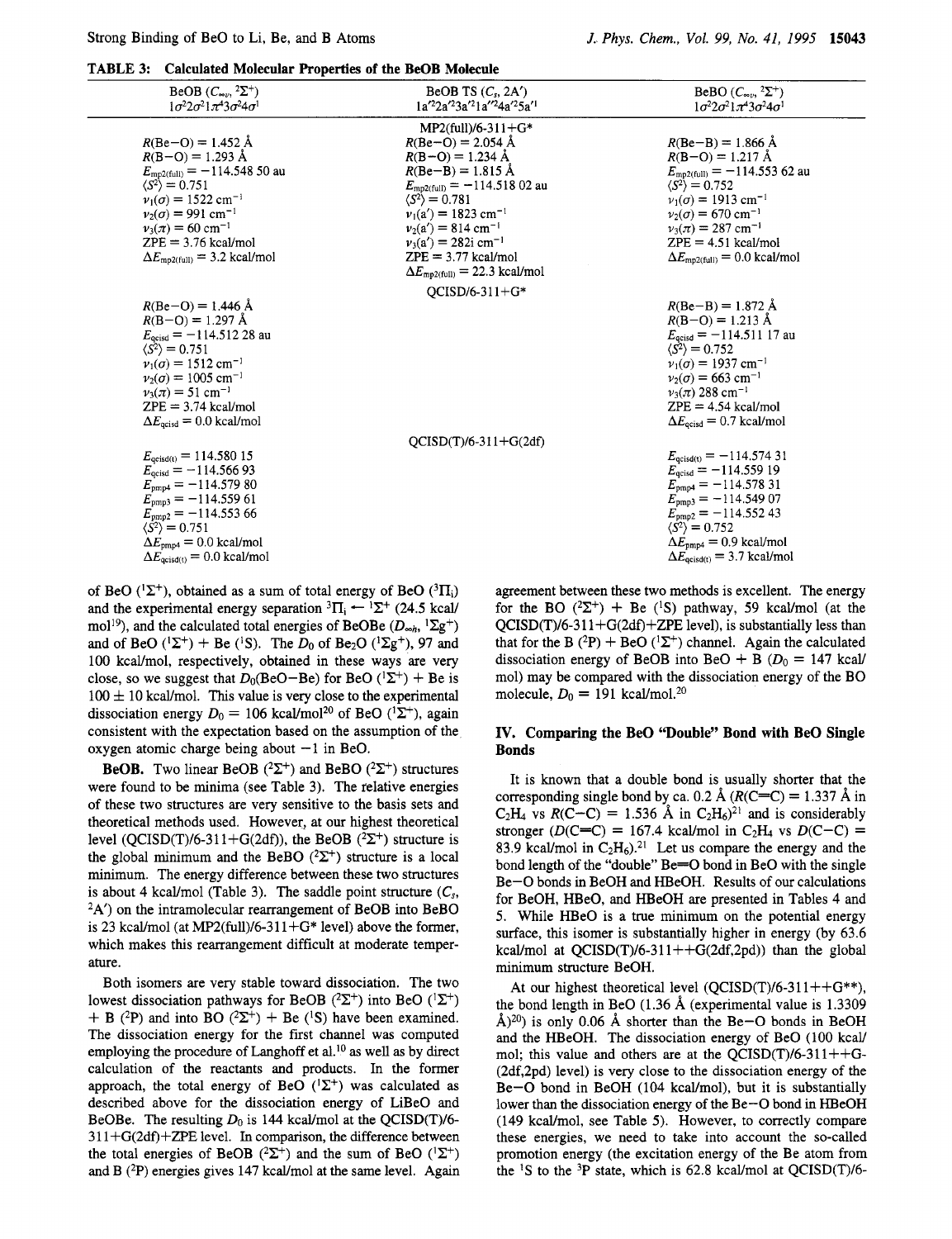| BeOH $(C_s, {}^2A')$<br>$1a'^22a'^23a'^21a''^24a'^1$                                                                                                                                   | HBeO $(C_{\infty}$ , $2\Sigma^+)$<br>$1\sigma^2 2\sigma^2 1\pi^4 3\sigma^1$                                                                                                                       | HBeOH $(C_s, {}^1A')$<br>$1a'^22a'^23a'^21a''^24a'^2$                                                                                                                                                                                                                     |
|----------------------------------------------------------------------------------------------------------------------------------------------------------------------------------------|---------------------------------------------------------------------------------------------------------------------------------------------------------------------------------------------------|---------------------------------------------------------------------------------------------------------------------------------------------------------------------------------------------------------------------------------------------------------------------------|
| $R(Be-O) = 1.416$ Å<br>$R(O-H) = 0.953 \text{ Å}$<br>$\angle$ BeOH = 135.1°                                                                                                            | $MP2$ (full)/6-311++G**<br>$R(Be-O) = 1.421$ Å<br>$R(H - Be) = 1.320 \text{ Å}$<br>$\angle$ HBeO = 180.0°                                                                                         | $R(Be-O) = 1.419$ Å<br>$R(H - Be) = 1.326$ Å<br>$R(O-H) = 0.953 \text{ Å}$<br>$\angle$ BeOH = 133.9°<br>$\angle$ HBeO = 176.6°                                                                                                                                            |
| $E_{\text{mp2(full)}} = -90.391\,76$ au<br>$\langle S^2 \rangle = 0.752$<br>$v_1(a') = 4037$ cm <sup>-1</sup><br>$v_2(a') = 1230$ cm <sup>-1</sup><br>$v_3(a') = 348$ cm <sup>-1</sup> | $E_{\text{mp2(full)}} = -90.27969$ au<br>$\langle S^2 \rangle = 0.759$<br>$v_1(\sigma) = 2232 \text{ cm}^{-1}$<br>$v_2(\sigma) = 1108$ cm <sup>-1</sup><br>$v_3(\pi) = 559$ cm <sup>-1</sup>      | $E_{\text{mp2(full)}} = -91.03220 \text{ au}$<br>$v_1(a') = 4046$ cm <sup>-1</sup><br>$v_2(a') = 2205$ cm <sup>-1</sup><br>$v_3(a') = 1183$ cm <sup>-1</sup><br>$v_4(a') = 587$ cm <sup>-1</sup><br>$v_5(a') = 388$ cm <sup>-1</sup><br>$v_6(a'') = 583$ cm <sup>-1</sup> |
| $ZPE = 8.03$ kcal/mol<br>$\Delta E_{\text{mp2(full)}} = 0.0 \text{ kcal/mol}$                                                                                                          | $ZPE = 6.37$ kcal/mol<br>$\Delta E_{\text{mp2(full)}}$ = 70.3 kcal/mol                                                                                                                            | $ZPE = 12.86$ kcal/mol                                                                                                                                                                                                                                                    |
| $R(Be-O) = 1.416 \text{ Å}$<br>$R(O-H) = 0.952 \text{ Å}$<br>$\angle$ BeOH = 133.5°                                                                                                    | $OCISD/6-311++G**$<br>$R(Be-O) = 1.423 \text{ Å}$<br>$R(H - Be) = 1.324 \text{ Å}$<br>$\angle$ HBeO = 180.0°                                                                                      | $R(Be-O) = 1.418$ Å<br>$R(H - Be) = 1.329 \text{ Å}$<br>$R(O-H) = 0.951 \text{ Å}$<br>$\angle$ BeOH = 133.1°<br>$\angle$ HBeO = 176.6°                                                                                                                                    |
| $E_{\text{qcisd}} = -90.36226$ au<br>$\langle S^2 \rangle = 0.751$<br>$v_1(a') = 4043$ cm <sup>-1</sup><br>$v_2(a') = 1232$ cm <sup>-1</sup><br>$v_3(a') = 389$ cm <sup>-1</sup>       | $E_{\text{qcisd}} = -90.26532 \text{ au}$<br>$\langle S^2 \rangle = 0.759$<br>$v_1(\sigma) = 2197$ cm <sup>-1</sup><br>$v_2(\sigma) = 1108$ cm <sup>-1</sup><br>$v_3(\pi) = 537$ cm <sup>-1</sup> | $E_{\text{qcisd}} = -91.00920$ au<br>$v_1(a') = 4058$ cm <sup>-1</sup><br>$v_2(a') = 2186$ cm <sup>-1</sup><br>$v_3(a') = 1186$ cm <sup>-1</sup><br>$v_4(a') = 585$ cm <sup>-1</sup><br>$v_5(a') = 413$ cm <sup>-1</sup>                                                  |
| $ZPE = 8.10$ kcal/mol<br>$\Delta E_{\text{ncisd}} = 0.0 \text{ kcal/mol}$                                                                                                              | $ZPE = 6.26$ kcal/mol<br>$\Delta E_{\text{acisd}}$ = 60.8 kcal/mol                                                                                                                                | $v_6(a'') = 570 \text{ cm}^{-1}$<br>$ZPE = 12.87$ kcal/mol                                                                                                                                                                                                                |

TABLE 5: Calculated Dissociation Energies of BeOH, HBeO, and HBeOH

| reaction                                                                                              | $\Delta E$ (kcal/mol) <sup>a</sup> |
|-------------------------------------------------------------------------------------------------------|------------------------------------|
| BeO $(^{1}\Sigma^{+}) \rightarrow$ Be $(^{1}S) + O(^{3}P)^{b}$                                        | 99.9                               |
| BeOH ( ${}^{2}A'$ ) $\rightarrow$ Be ( ${}^{1}S$ ) + OH ( ${}^{2}\Pi$ ) <sup>b</sup>                  | 103.9                              |
| HBeOH ( ${}^{1}\text{A}'$ ) $\rightarrow$ HBe ( ${}^{2}\Sigma^{+}$ ) + OH ( ${}^{2}\Pi$ )             | 148.7                              |
| BeO $(^{1}\Sigma^{+}) \rightarrow$ Be $(^{3}P) + O(^{3}P)$                                            | 162.7                              |
| BeOH $(^{2}A') \rightarrow$ Be $(^{3}P) +$ OH $(^{2}\Pi)$                                             | 166.7                              |
| HBeOH $(^1A') \rightarrow$ HBe $(^2\Sigma^+)$ + OH $(^2\Pi)$                                          | 148.7                              |
| BeOH $(^{2}A') \rightarrow$ BeO $(\Sigma^{+}) +$ H $(^{2}S)$                                          | 108.6                              |
| HBeO $(^{2}\Sigma^{+}) \rightarrow$ BeO $(^{1}\Sigma^{+}) +$ H $(^{2}S)$                              | 45.0                               |
| HBeOH ( ${}^{1}A'$ ) $\rightarrow$ HBeO ( ${}^{2}\Sigma^{+}$ ) + H ( ${}^{2}S$ )                      | 157.4                              |
| HBeOH $(^1A') \rightarrow$ BeOH $(^2A') +$ H $(^2S)$                                                  | 93.8                               |
| HBeOH $(^1A') \rightarrow$ BeO $(^1\Sigma^+)$ + H <sub>2</sub> $(^1\Sigma^+)$                         | 94.0                               |
| HBeOH ( ${}^{1}A'$ ) $\rightarrow$ Be ( ${}^{1}S$ ) + H <sub>2</sub> O ( ${}^{1}A_{1}$ ) <sup>b</sup> | 73.8                               |

<sup>a</sup> At the QCISD(T)/6-311++G(2df,2pd) level using QCISD/6- $311++G$ <sup>\*\*</sup> optimal geometries. <sup>b</sup> Thermochemically the most favorable channel for the dissociation of the molecule.

 $311++G(2df)$ , that the Be atom gains in both BeO  $\rightarrow$  Be + O and BeOH  $\rightarrow$  Be + OH, but does not gain in HBeOH  $\rightarrow$  HBe + OH. Therefore, we need to compare the dissociation energies of BeO  $\rightarrow$  Be (<sup>3</sup>P) + O (163 kcal/mol) and BeOH  $\rightarrow$  Be (<sup>3</sup>P)  $+$  OH (167 kcal/mol). The trend is clear now; the strength of the "double" Be=O bond in BeO is about the same as the single Be-O bonds in both BeOH and HBeOH, and therefore the "second" bond is very weak.

The direct comparison of the bond length and bond energy of the "double" Be=O bond in BeO with normal single Be-O bonds thus demonstrates that BeO does not possess a conventional double bond, which is the reason that both the oxygen and beryllium (and other alkaline earth metals) atoms in BeO (and in MO, where M is an alkaline earth atom) can form strong bonds with other atoms. Table 5 demonstrates that BeO can form strong bonds with hydrogen, giving BeOH, HBeO, and HBeOH.

## V. Conclusions

We found that the BeO molecule reacting with Li, Be, or B atoms can form very stable molecules LiOBe, BeOBe, and BeOB. The dissociation energies of LiOBe into BeO  $+$  Li, BeOBe into BeO + Be, and BeOB into BeO + B are comparable with the dissociation energies of LiO, BeO, and BO, respectively. That means that the oxidation number of the oxygen atom in ground-state BeO is not  $-2$  but rather closer to  $-1$  and that the oxygen in BeO is able to form a second very strong ionic bond with other electropositive atoms. Taking into account similar results for  $MgO$ ,<sup>1-7</sup> we predict that all AB  $(A = Be - Ba, B = O - Po)$  molecules are able to form strongly bound ABX species with electropositive X atoms. Field et al.<sup>22</sup> have examined electronic states of CaO and CaX  $(X = \text{halide})$ and have also emphasized the role played by configurations with  $Ca<sup>+</sup>O<sup>-</sup>$  (or  $Ca<sup>+</sup>X<sup>-</sup>$ ) character.

Linear LiOBe ( ${}^{2}\Sigma^{+}$ ), BeOBe ( ${}^{1}\Sigma g^{+}$ ), and BeOB ( ${}^{2}\Sigma^{+}$ ) structures were found to the global minima. Only the BeBO  $(2\Sigma^+)$  isomer was found to be close in energy to the global minimum BeOB  $(^{2}\Sigma^{+})$ . LiOBe and BeOB do not have lowlying LiBeO and BeBeO isomers. However, the BeOBe triplet state  $({}^2\Sigma_u{}^+)$  is only about 4 kcal/mol less stable than the most stable singlet state.

The calculated geometric parameters and vibrational frequencies of LiOBe, BeOBe, and BeOB may help experimental identification of these species in the gas phase or in matrix isolation.

The direct comparison of the bond length and bond energy of the "double"  $Be = O$  bond in BeO with normal single  $Be - O$ bonds in BeOH and HBeOH further demonstrates that BeO does not possess a conventional double bond, which is the reason that both the oxygen and beryllium (and other alkaline earth metals) atoms in BeO (and in MO, where M is an alkaline earth atom) form strong bonds with other atoms including atoms such as hydrogen, giving BeOH, HBeO, and HBeOH.